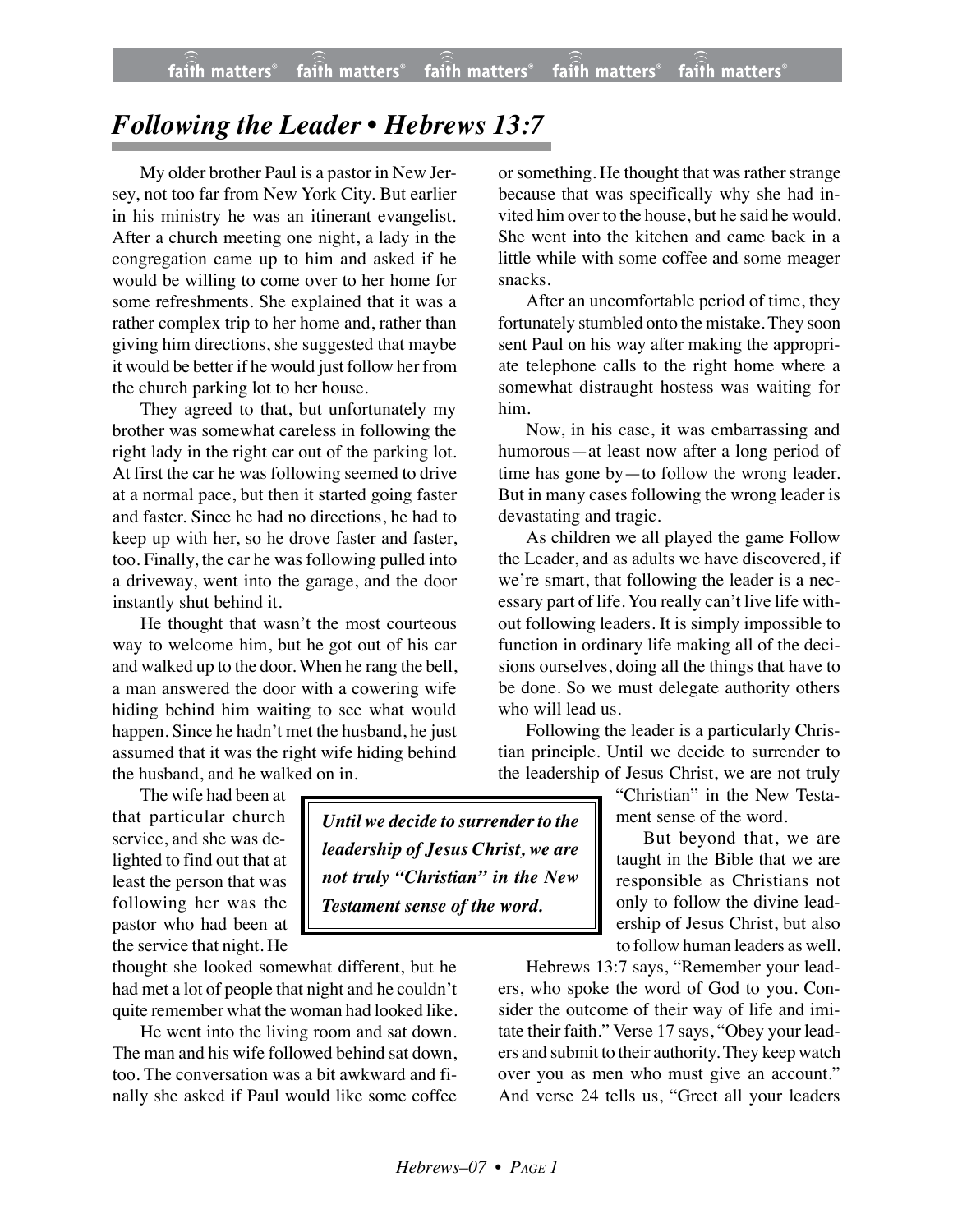and all God's people." Here and elsewhere in the New Testament and in the Old Testament we, as Christians, are instructed to follow, to obey, to greet and to remember human Christian leaders.

Some people, though, go to extremes in this business of following leaders. A stereotypical example is that of Jim Jones and the people in Jones Town in Guyana in South America. They followed their leader to the point of taking their own lives by drinking Kool-Aid containing cyanide. That was following to a fault.

At the other extreme are those who do not follow at all, who are so bent on independence that they disregard what the Bible says and disregard the value of human leadership. They are unwilling to submit to the authority of others.

The Bible teaches us, as Christians, to follow leaders, but that does not mean that we are to follow blindly. Hebrews 13:7 describes the kind of leaders that we are to follow. The first and most important test of Christian leaders is that they must speak the word of God. It is sometimes easy to be deceived by people who have a religious aura about them, but who never actually get around to speaking the word of God.

Some years ago a church leader entered into a discussion with a church member over a controversial decision that was before the church. The church leader said, "Why don't we sit down together and let's see what the Bible has to say about this." Tragically, that church member said, "Let's not bring the Bible into this!"

What a sad commentary!

But it's not just a matter of saying it; it's also a matter of saying it all. When the Apostle Paul said goodbye to the people in the church at Ephesis in Acts 20:27, he said, "I have not hesitated to proclaim to you the whole will of God." Paul was saying that the mark of his ministry during those three years when he was in Ephesis was that he not only said it, but he said it all.

The kind of leader we are to follow proclaims the word of God from beginning to end - the whole counsel of God. The kind of leader we are to follow is one who, like Martin Luther, is willing to put his life in jeopardy in order to declare the whole counsel of God.

When Martin Luther was called before the Emperor of the Holy Roman Empire and was instructed to recant, Luther said, "Unless convinced by the Holy Scriptures or by clear reasons from other sources, I cannot recant. My conscience is a prisoner to God's word." It's no wonder that people followed him as a great spiritual leader. He not only said it, but he was willing to say it all, whether they liked it or not.

When following a Christian leader, when picking a church, when listening to a preacher, the issue is whether or not that leader says the whole counsel of God.

Still, that's not all of it. It's saying it, and it's saying it all, and it's saying it right.

Some Christian leaders, unfortunately, do not always get it straight. They twist the Bible to make it say what they want it to say. Therefore, we must beware of Bible teachers and leaders who take a Bible verse and use that as a jumping off place to fit their own thinking rather than relying on divine teaching.

The leader to follow is the one who is not afraid to have everything that he or she says tested against the word of God. That means that we have to take the Bible seriously. We have to check the Bible all the time. We have to know what's in it from Genesis to Revelation. We need to go home after church and check out what we heard taught. We need to spend our lives learning the Bible. We must discover the truths in the Bible and then seek to test those who would be leaders over us by what we discover in the word of God and what they say from and about the word of God. Follow the leader who speaks the word of God - the one who says it and says it all and says it right. We cannot settle for less!

In Hebrews 13:7 there is a second characteristic of the kind of leaders we should follow. This time it's leaders whose lives check out. The meaning according to Hebrews 13:7 is that we are to examine their lives again and again. The Christian leader to be followed is the one whose life has been checked out, has been examined and examined thoroughly. It's an ongoing process.

If you were to drive your car from Los Angeles to New York City, you would fill the tank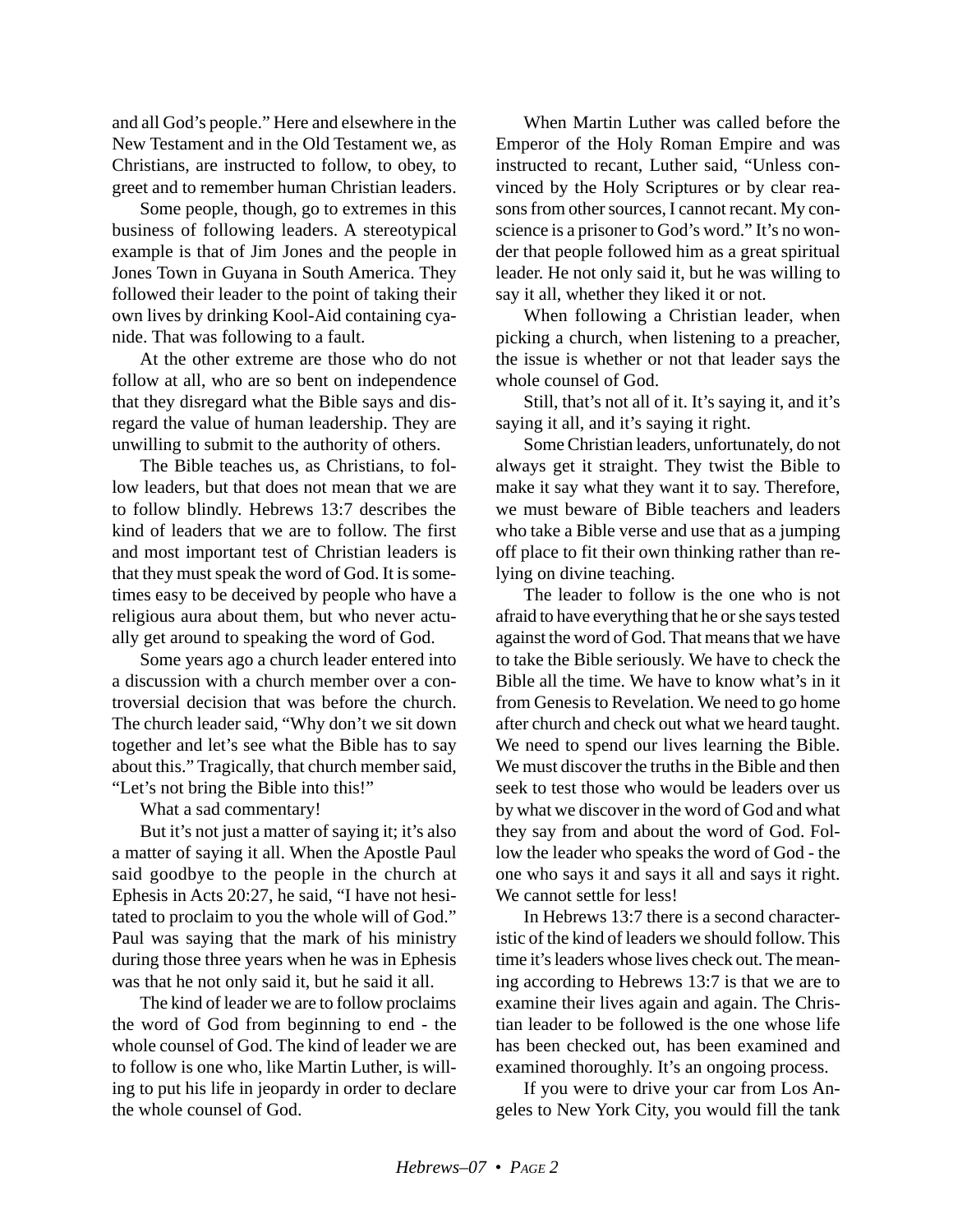and check the oil and measure the tread in the tires before you left Los Angeles. But you would be a fool if you don't check your car again until you arrive at your destination. You must continually stop and check the oil and replace the air filter and check the tread on the tires—it's an ongoing examination process. And so it is with the Christian leaders we follow.

From a Christian leader's point of view, that isn't always pleasant. It's not easy to constantly have other people checking out your life and examining whether what you say is consistent with the way you live. It's sometimes awkward to have people looking at your family and your finances and your speech and your lifestyle and your witness and all the other aspects of your life. But it is a good and a necessary part of leadership.

We all know too well the frightening dangers of continuing to follow a Christian leader who goes astray, and so we must continually examine the Christian leader's life and teaching against the truths of the Bible.

Checking out someone's life as to whether or not that person practices what he or she preaches does not mean that we are seeking perfection. Christian leaders are sinners, just like everyone else. They have their weaknesses, and they fail. But there must be a basic consistency between what they teach and how they live.

In 1 Timothy 3:2-13, we have a specific criteria which has been given to us by God for the qualifications of spiritual leaders. The titles used here are overseer and deacon, but the criteria can apply to any position of leadership.

Now the overseer must be above re-

proach, the husband of but one wife, temperate, selfcontrolled, respectable, hospitable, able to teach, not given to drunkenness, not violent but gentle, not quarrelsome, not a lover of money. He must manage

his own family well and see that his children obey him with proper respect. (If anyone does not know how to manage his own family, how can he take care of God's church?) He must not be a recent convert, or he may become conceited and fall under the same judgment as the devil. He must also have a good reputation with outsiders, so that he will not fall into disgrace and into the devil's trap.

Deacons, likewise, are to be men worthy of respect, sincere, not indulging in much wine, and not pursuing dishonest gain. They must keep hold of the deep truths of the faith with a clear conscience. They must first be tested; and then if there is nothing against them, let them serve as deacons.

In the same way, their wives are to be women worthy of respect, not malicious talkers but temperate and trustworthy in everything.

A deacon must be the husband of but one wife and must manage his children and his household well. Those who have served well gain an excellent standing and great assurance in their faith in Christ Jesus.

That's not the only list in the Bible. Titus gives us a similar list, and there are criteria spread throughout the whole Bible that explain what God calls us to look for when selecting Christian leaders. We must take a look at that person's life and compare it on the basis of the criteria found in the word of God and its consistency with the word of God.

But really, the emphasis of the second part of Hebrews 13:7 is on the results: "Consider the outcome of their way of life." The shift is from process to product. In other words, it's not what the leader says that he will do, but what he does, that counts. It's not the splashy beginning, but

*The leader to follow is the one who is not afraid to have everything that he or she says tested against the word of God.*

the long-term results. And that takes time. That's why the Bible emphasizes that new Christians should not be leaders.

There's a third characteristic in He-

brews 13:7 and that is that leaders live by faith. If they live by faith, it stands to reason that they must have faith because the verse says that we are to "imitate their faith". But what do we mean